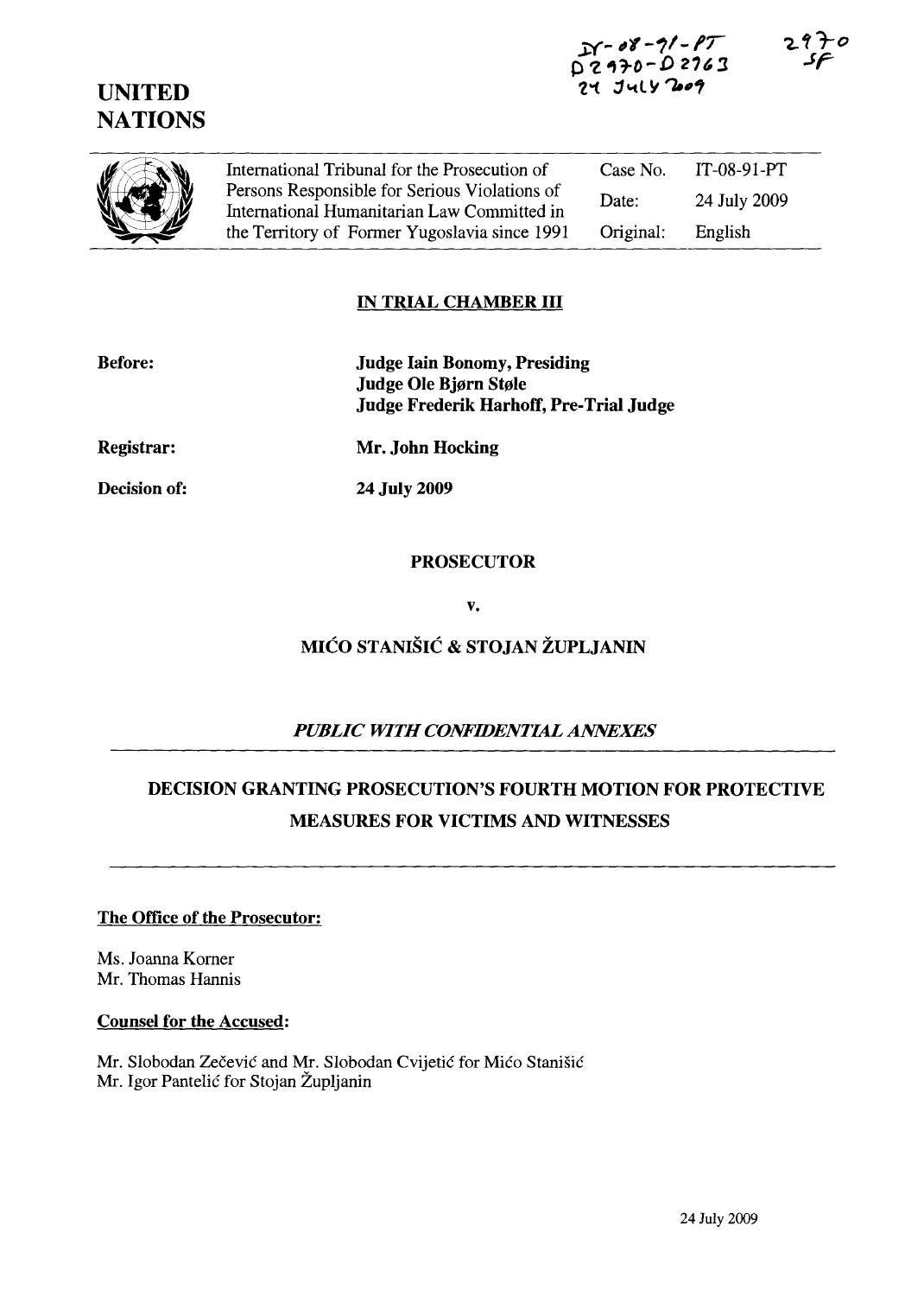**TRIAL CHAMBER III** ("Chamber") of the International Tribunal for the Prosecution of Persons Responsible for Serious Violations of International Humanitarian Law Committed in the Territory of the former Yugoslavia since 1991 ("Tribunal");

**BEING SEISED** of "Prosecution's Fourth Motion for Protective Measures for Victims and Witnesses, with an *Ex Parte* Annex", filed confidentially and partially *ex parte* on 19 June 2008 ("Fourth Motion") in the case of *Prosecutor* v. *Mica Stanish:,* whereby the Prosecution seeks the application of protective measures previously granted in other proceedings before the Tribunal with respect to a number of witnesses and further seeks the assignment of new pseudonyms pursuant to Article 22 of the Statute of the International Tribunal for the Former Yugoslavia ("Statute") and Rules 75 and 79 of the Rule of Procedure and Evidence ("Rules");

**NOTING** that on 23 September 2008, the cases against Mico Stanišic and Stojan Župljanin were joined pursuant to a Decision by the Trial Chamber;<sup>1</sup>

**NOTING** that on 28 April 2009, the Chamber issued an "Order regarding Prosecution's Fourth Motion for Protective Measures ("Order") inviting the Prosecution to clarify: (i) whether it intends to call the witnesses referred to in the Motion; and (ii) whether it seeks variation of protective measures in respect to witness ST-137;

**NOTING** that in the "Prosecution's Response to Trial Chamber's Order of 28 April 2009 regarding Prosecution's Fourth Motion for Protective Measures, 29 April 2009" ("Response"), filed on 29 April 2009, the Prosecution: (i) confirms that it intends to call the witnesses under consideration to testify at trial; and (ii) stresses that it seeks no variation of protective measures with respect to witness ST-137;

**NOTING** that on 8 July 2009, the "Prosecution's Pre-Trial Brief' filed publicly with confidential annexes, included the list of witnesses that the Prosecution intends to call at trial pursuant to Rule 65ter(E)(i), wherein although it had varied the mode of testimony for certain

<sup>1</sup>*Prosecutor v Mico Stanisic,* Case No. IT-04-79-PT; *Prosecutor v Stojan Zupljanin,* Case No. IT-99-36/2-PT, "Decision on Prosecution's Motion for Joinder and for Leave to Consolidate and Amend Indictments", 23 September 2008.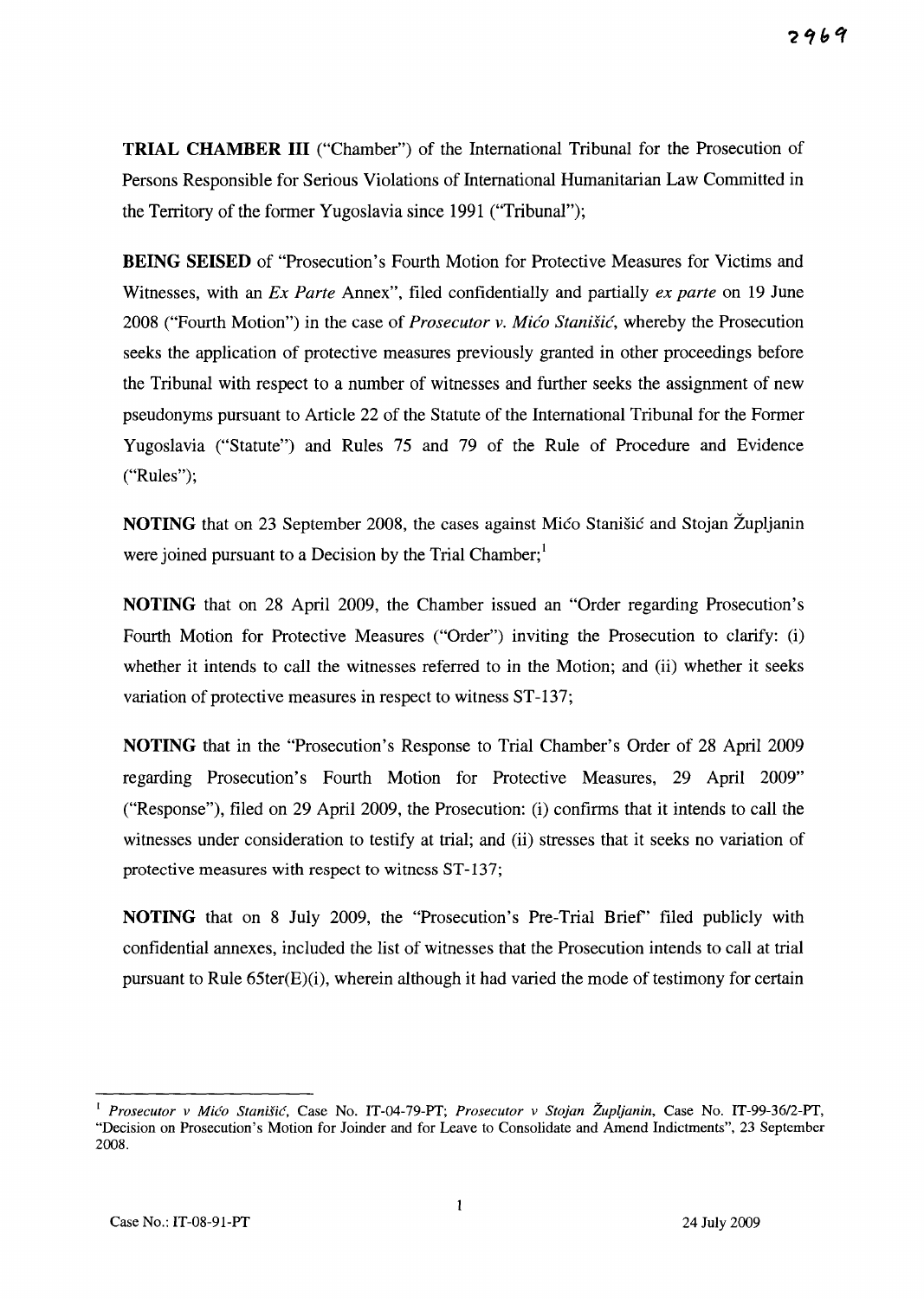witnesses from that which is indicated in the Fourth Motion,<sup>2</sup> these variations do not impact the nature of the protective measure sought for these witnesses; $3$ 

**NOTING** that the Defence did not file any response to the Motion;

**PURSUANT** to Articles 21 and 22 of the Statute of the Tribunal and Rules 53(A), 54, 69 and 75 and for the foregoing reasons;

**HEREBY GRANTS** the Motion in part and **NOTES** that in accordance with Rule 75(F)(i), the protective measures granted to the witnesses in previous proceedings before the Tribunal shall continue to apply *mutatis mutandis* in these proceedings, until they are specifically rescinded, varied or augmented by proper procedure; and

### **ORDERS** that:

- 1. The witnesses shall be permitted to testify with the protective measures as indicated in Annex I and Annex II of this Decision, these measures being the same as those previously granted in other proceedings before the Tribunal in accordance with Rule 75(F)(i);
- 2. The witnesses shall be given new pseudonyms as indicated in Annex I and Annex II of this Decision, these pseudonyms being different from those granted in other proceedings before the Tribunal. These pseudonyms shall be used whenever referring to the witnesses in question in the trial and related proceedings before the Tribunal and in discussions among parties to the trial. The *92bis* and *92ter* statements of witnesses identified in Annex I and Annex II shall not be made public and all references to those statements shall utilize the witnesses' new pseudonyms listed in Annex I and Annex II;
- 3. The name, address, whereabouts of and identifying information concerning each of the witnesses identified in Annex I and Annex II of this Decision shall be sealed and not included in any public records of the Tribunal;

<sup>2</sup> Prosecution's Pre-Trial Brief, 8 July 2009, Confidential Appendix 3.

<sup>&</sup>lt;sup>3</sup> See confidential Annexes I and II below.